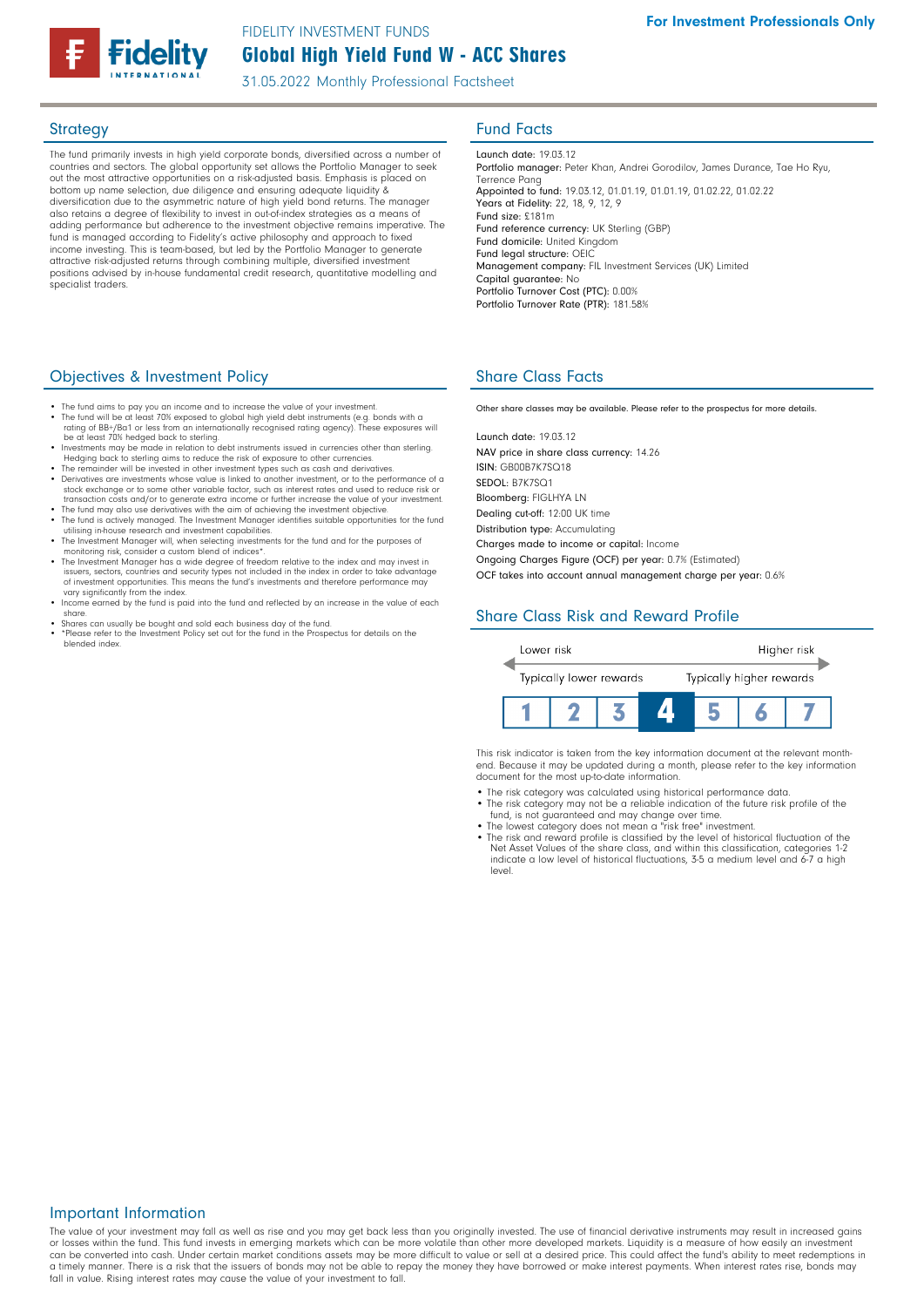

Past performance is not a reliable indicator of future results. The fund's returns can be affected by fluctuations in currency exchange rates.

### Performance Comparator(s)

| Peer Group Universe        | Morningstar IA Sterling High Yield       |
|----------------------------|------------------------------------------|
| Market index from 01.05.17 | ICE BofA Q788 Custom Index Hedged to GBP |

Market index is for comparative purposes only unless specifically referenced in the Objectives & Investment Policy on page 1. The same index is used in the positioning tables on this factsheet. Where the effective date for the current market index is after the share class launch date, full history is available from Fidelity.



Performance is shown for the last five years (or since launch for funds launched within that period).



## Performance for calendar years in GBP (%)





## Volatility & Risk

| Annualised Volatility: fund (%) | 12.09   | <b>Annualised Alpha</b>       | $-0.16$ |
|---------------------------------|---------|-------------------------------|---------|
| <b>Relative Volatility</b>      | 1.08    | Beta                          | 1.07    |
| Sharpe Ratio: fund              | $-0.09$ | Annualised Tracking Error (%) | 1.88    |
| Sharpe Ratio: index             | $-0.07$ | Information Ratio             | $-0.14$ |
|                                 |         | R <sup>2</sup>                | 0.98    |

Calculated using month-end data points. Definitions of these terms can be found in the Glossary section of this factsheet.

# Performance to 31.05.22 in GBP (%)

|                                    | 1 <sub>m</sub> | 3m     | <b>YTD</b>     | 1yr            | 3yr            | 5yr            | Since<br>19.03.12* |
|------------------------------------|----------------|--------|----------------|----------------|----------------|----------------|--------------------|
| Fund cumulative growth             | $-1.6$         | $-4.3$ | $-9.9$         | $-10.9$        | $-2.5$         | 2.8            | 42.6               |
| Index cumulative growth            | $-1.2$         | $-5.8$ | $-11.2$        | $-12.3$        | $-1.7$         | 3.1            | 39.7               |
| Fund annualised growth             | $\sim$         | $\sim$ | $\sim$         | $-10.9$        | $-0.8$         | 0.6            | 3.5                |
| Index annualised growth            | $\sim$         | $\sim$ | $\sim$         | $-12.3$        | $-0.6$         | 0.6            | 3.3                |
| Ranking within Peer Group Universe |                |        |                |                |                |                |                    |
| <b>W</b> Accumulation Shares       | 24             | 26     | 36             | 36             | 32             | 29             |                    |
| Total number of funds              | 37             | 37     | 37             | 37             | 32             | 29             |                    |
| Quartile ranking**                 | 3              | 3      | $\overline{4}$ | $\overline{4}$ | $\overline{4}$ | $\overline{4}$ |                    |

Source of fund performance and volatility and risk measures is Fidelity. Performance is excluding initial charge. Basis: bid-bid with income reinvested, in GBP, net of fees. Market indices are sourced from RIMES and other data is sourced from third-party providers such as Morningstar. \*Performance commencement date.

\*\*Quartile rank is for the fund's primary share class as identified by Morningstar, which may be different than the share class detailed in this factsheet and refers to performance over time rated on a scale of 1-4. A ranking of 1 indicates that the item being ranked is in the top 25% of the sample and so on. Rankings are based on a performance record that is<br>included in the Peer Group Universe. In line w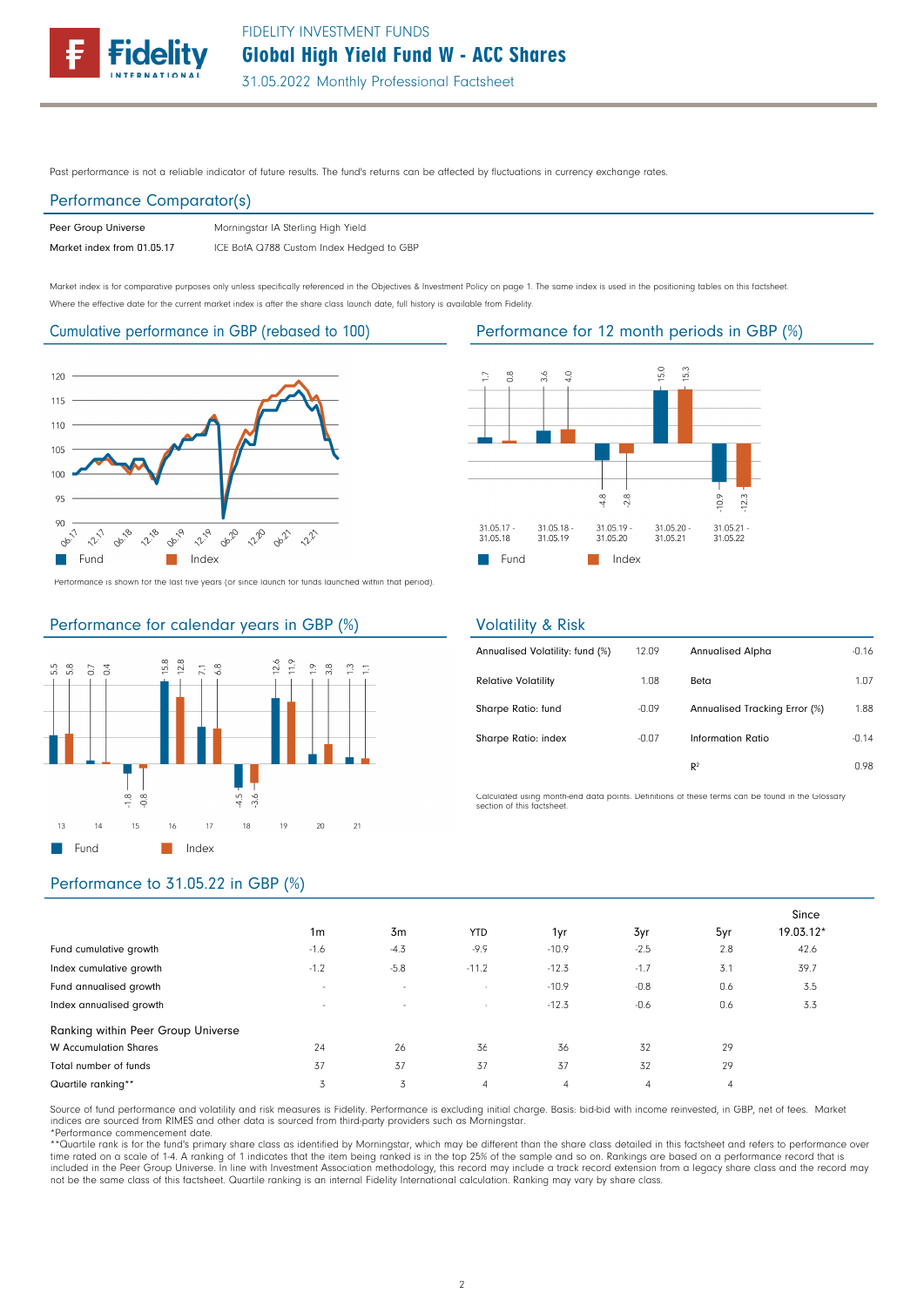

### Introduction

This factsheet contains information about the composition of the fund at a particular point in time. It aims to help you understand how the manager has positioned the fund to meet its objectives. Each table shows a different breakdown of the fund's investments. The index used in the positioning tables is the index defined in the Performance Comparator(s) section on page 2 of this factsheet.

## Portfolio Characteristics

|                                       | Fund | Index | Relative |
|---------------------------------------|------|-------|----------|
| Distribution Yield (%)                | 5.1  |       |          |
| <b>Effective Duration</b>             | 3.2  | 3.6   | $-0.4$   |
| Running Yield (%)                     | 6.1  | 6.2   | $-0.1$   |
| Yield to Maturity (%)                 | 8.5  | 8.5   | 0.0      |
| <b>Spread Duration</b>                | 3.3  | 3.7   | $-0.4$   |
| Option Adjusted Spread (Basis Points) | 648  | 621   | 27       |
| Duration Times Spread (DTS)           | 1695 | 1844  | $-148$   |
| Number of Holdings                    | 215  | ٠     |          |
| <b>Number of Names</b>                | 202  |       |          |
| Average Credit Rating (Exponential)   | $B+$ | $B+$  | n/a      |
| Average Credit Rating (Linear)        | BB-  | BB-   | n/a      |
| Average Maturity (years)              | 6.2  | 7.7   | $-1.5$   |
| Average Coupon (%)                    | 5.8  | 5.4   | 0.5      |

Definitions of these characteristics can be found in the Glossary section of this factsheet.

## Derivatives Exposure

|                              | Long $%$ | Short % | Net %   | Gross % |
|------------------------------|----------|---------|---------|---------|
| Bond / Interest Rate Futures | 0.00     | $-6.29$ | $-6.29$ | 6.29    |
| Interest Rate Swaps          | 0.00     | 0.00    | 0.00    | 0.00    |
| Inflation Indexed Swaps      | 0.00     | 0.00    | 0.00    | 0.00    |
| Credit Default Swaps         | 0.44     | $-0.71$ | $-0.27$ | 1.15    |
| Index Credit Default Swaps   | 3.99     | $-4.94$ | $-0.95$ | 8.93    |
| Mortgage To Be Announced     | 0.00     | 0.00    | 0.00    | 0.00    |
| <b>TOTAL</b>                 |          |         |         | 16.37   |

Exposure as a percent of total net assets. Excludes FX forwards.

### Asset Allocation

|                                           |         | <b>Security Holdings</b><br>(excl. Derivatives) |          | <b>Contribution to Duration</b><br>(incl. Derivatives) |       |          | <b>Contribution to Duration Times</b><br>Spread (incl. Derivatives) |       |          |
|-------------------------------------------|---------|-------------------------------------------------|----------|--------------------------------------------------------|-------|----------|---------------------------------------------------------------------|-------|----------|
|                                           | Fund    | Index                                           | Relative | Fund                                                   | Index | Relative | Fund                                                                | Index | Relative |
| Treasury                                  | 0.81    | 0.00                                            | 0.81     | 0.0                                                    | 0.0   | 0.0      | $\Omega$                                                            | 0     |          |
| Index Linked                              | 0.00    | 0.00                                            | 0.00     | 0.0                                                    | 0.0   | 0.0      | $\cap$                                                              |       |          |
| Investment Grade - Sovs Supras & Agencies | 0.00    | 0.00                                            | 0.00     | 0.0                                                    | 0.0   | 0.0      |                                                                     |       |          |
| Investment Grade - Financials             | 0.38    | 0.01                                            | 0.37     | 0.0                                                    | 0.0   | 0.0      |                                                                     |       |          |
| Investment Grade - Non-Financials         | 2.26    | 0.01                                            | 2.25     | 0.1                                                    | 0.0   | 0.1      | 30                                                                  |       | 30       |
| Investment Grade - ABS                    | 0.00    | 0.00                                            | 0.00     | 0.0                                                    | 0.0   | 0.0      | n                                                                   |       |          |
| Investment Grade - Emerging Markets       | 1.48    | 0.45                                            | 1.03     | 0.1                                                    | 0.0   | 0.1      | 26                                                                  | 12    | 14       |
| High Yield                                | 85.90   | 99.39                                           | $-13.49$ | 3.3                                                    | 3.6   | $-0.3$   | 1617                                                                | 1831  | $-214$   |
| Index Credit Default Swaps                | 0.00    | 0.00                                            | 0.00     | 0.0                                                    | 0.0   | 0.0      | O                                                                   |       |          |
| Other                                     | 1.59    | 0.15                                            | 1.45     | 0.0                                                    | 0.0   | 0.0      | 15                                                                  |       | 15       |
| Interest Rate Derivatives                 | 0.00    | 0.00                                            | 0.00     | 0.0                                                    | 0.0   | 0.0      |                                                                     |       |          |
| FX / Derivative P&L                       | 1.91    | 0.00                                            | 1.91     | $-0.3$                                                 | 0.0   | $-0.3$   |                                                                     |       |          |
| Cash                                      | 5.68    | 0.00                                            | 5.68     | 0.0                                                    | 0.0   | 0.0      |                                                                     |       |          |
| Rounding adjustment                       | $-0.01$ | $-0.01$                                         |          | 0.0                                                    | 0.0   | 0.0      |                                                                     |       |          |
| <b>TOTAL</b>                              | 100.00  | 100.00                                          |          | 3.2                                                    | 3.6   | $-0.4$   | 1695                                                                | 1844  | $-148$   |

Security Holdings as a percent of total net assets. Contribution to duration (CTD) and contribution to duration-times-spread (DTS) are in the appropriate units of measure. CTD and DTS include the effect of derivatives. 'FX / Derivative P&L' includes collateral balances with counterparties arising from derivatives used in the fund (this can lead to a negative balance). 'Index linked' includes non-government index linked bonds.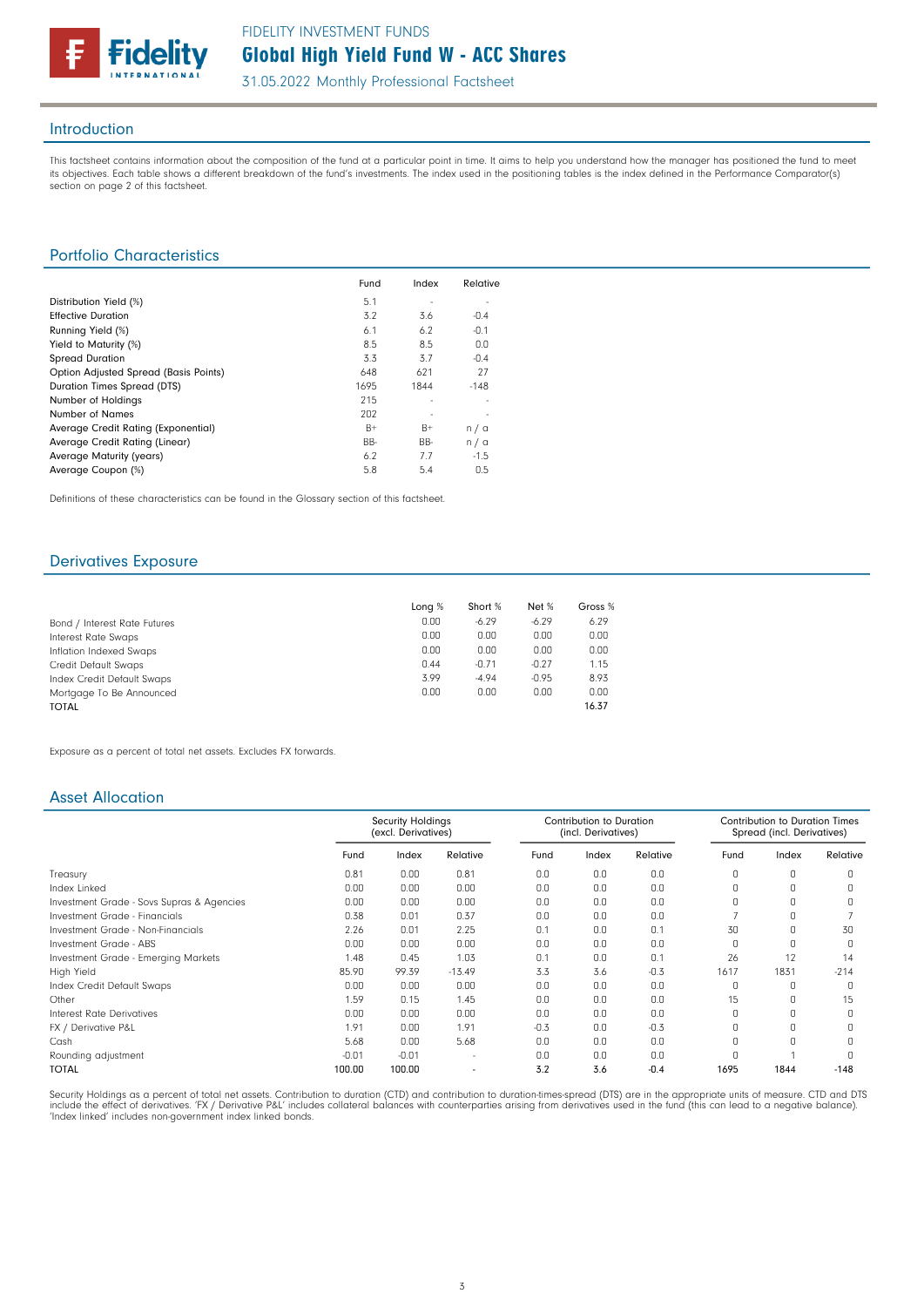

### Sector Positioning

|                             |        | <b>Security Holdings</b><br>(excl. Derivatives) |          |                | <b>Contribution to Duration Times</b><br>Spread (incl. Derivatives) |              |  |
|-----------------------------|--------|-------------------------------------------------|----------|----------------|---------------------------------------------------------------------|--------------|--|
|                             | Fund   | Index                                           | Relative | Fund           | Index                                                               | Relative     |  |
| Treasury                    | 0.81   | 0.00                                            | 0.81     | 0              | $\Omega$                                                            | $\mathbf 0$  |  |
| Quasi / Sov / Supra / Agncy | 2.37   | 7.96                                            | $-5.59$  | 43             | 146                                                                 | $-103$       |  |
| <b>Agency Mortgages</b>     | 0.00   | 0.00                                            | 0.00     | 0              | $\mathbf 0$                                                         | 0            |  |
| <b>Banks &amp; Brokers</b>  | 8.76   | 10.04                                           | $-1.28$  | 134            | 153                                                                 | $-18$        |  |
| Insurance                   | 0.35   | 1.24                                            | $-0.89$  | $\overline{4}$ | 21                                                                  | $-17$        |  |
| Property                    | 3.56   | 3.23                                            | 0.33     | 172            | 134                                                                 | 38           |  |
| <b>Other Financials</b>     | 2.64   | 4.27                                            | $-1.62$  | 58             | 106                                                                 | $-48$        |  |
| <b>Basic Industry</b>       | 9.83   | 7.55                                            | 2.28     | 172            | 126                                                                 | 47           |  |
| Capital Goods               | 3.89   | 6.40                                            | $-2.50$  | 77             | 94                                                                  | $-17$        |  |
| Consumer Cyclical           | 9.28   | 13.29                                           | $-4.01$  | 208            | 247                                                                 | $-39$        |  |
| Consumer Non Cyclical       | 7.55   | 9.19                                            | $-1.64$  | 116            | 174                                                                 | $-59$        |  |
| Energy                      | 15.35  | 8.39                                            | 6.96     | 242            | 140                                                                 | 102          |  |
| Transportation              | 4.49   | 4.44                                            | 0.05     | 69             | 86                                                                  | $-17$        |  |
| Technology                  | 5.61   | 2.73                                            | 2.88     | 95             | 43                                                                  | 53           |  |
| Communications              | 10.16  | 13.12                                           | $-2.96$  | 195            | 230                                                                 | $-35$        |  |
| Industrial Other            | 2.22   | 2.48                                            | $-0.27$  | 43             | 42                                                                  | $\mathbf{1}$ |  |
| Utility                     | 5.13   | 5.69                                            | $-0.56$  | 75             | 101                                                                 | $-26$        |  |
| Covered                     | 0.00   | 0.00                                            | 0.00     | $\Omega$       | $\mathbf 0$                                                         | $\Omega$     |  |
| Non Agency                  | 0.26   | 0.00                                            | 0.26     | 11             | 0                                                                   | 11           |  |
| ABS / MBS                   | 0.00   | 0.00                                            | 0.00     | 0              | 0                                                                   | 0            |  |
| Unclassified                | 0.15   | 0.00                                            | 0.15     | 0              | 0                                                                   | $\Omega$     |  |
| Index Credit Default Swaps  | 0.00   | 0.00                                            | 0.00     | $-18$          | 0                                                                   | $-18$        |  |
| Interest Rate Derivatives   | 0.00   | 0.00                                            | 0.00     | 0              | $\Omega$                                                            | $\Box$       |  |
| FX / Derivative P&L         | 1.91   | 0.00                                            | 1.91     | 0              | 0                                                                   | 0            |  |
| Cash                        | 5.68   | 0.00                                            | 5.68     | 0              | 0                                                                   | 0            |  |
| Rounding adjustment         | 0.00   | $-0.02$                                         |          | $-1$           | 1                                                                   | $-3$         |  |
| Total                       | 100.00 | 100.00                                          |          | 1695           | 1844                                                                | $-148$       |  |

Security Holdings as a percent of total net assets. Contribution to duration-times-spread (DTS) in the appropriate unit of measure. DTS includes the effect of derivatives. 'FX /<br>Derivative P&L' includes collateral balances

## Financial Sector Exposure By Capital Structure

|                        | <b>Security Holdings</b><br>(excl. Derivatives) |       | Contribution to Duration Times<br>Spread (incl. Derivatives) |      |               |          |
|------------------------|-------------------------------------------------|-------|--------------------------------------------------------------|------|---------------|----------|
|                        | Fund                                            | Index | Relative                                                     | Fund | Index         | Relative |
| Govt Guaranteed        | 0.00                                            | 0.29  | $-0.29$                                                      | 0    | 4             | $-4$     |
| Covered                | 0.00                                            | 0.00  | 0.00                                                         | 0    | O             | 0        |
| Senior                 | 7.17                                            | 10.81 | $-3.64$                                                      | 109  | 179           | $-70$    |
| Tier 2                 | 1.96                                            | 3.23  | $-1.27$                                                      | 28   | 53            | $-25$    |
| Tier 2 CoCo            | 0.00                                            | 0.32  | $-0.32$                                                      | 0    | 6             | -6       |
| Tier 1                 | 0.00                                            | 0.00  | 0.00                                                         | 0    | n             | $\Omega$ |
| Additional Tier 1      | 3.26                                            | 1.92  | 1.35                                                         | 42   | 20            | 22       |
| Insurance Corp Hybrids | 0.00                                            | 0.13  | $-0.13$                                                      | 0    | $\mathcal{D}$ | $-2$     |
| Other                  | 0.38                                            | 1.57  | $-1.19$                                                      | 20   | 45            | $-24$    |
| Total                  | 12.77                                           | 18.27 |                                                              | 199  | 309           | $-109$   |

Security Holdings as a percent of total net assets. Contribution to duration-times-spread (DTS) in the appropriate unit of measure. DTS includes the effect of derivatives. 'FX /<br>Derivative P&L' includes collateral balances

### Duration Breakdown (By Currency)

|              | Fund    |      |              |       |          |
|--------------|---------|------|--------------|-------|----------|
|              | Nominal | Real | <b>TOTAL</b> | Index | Relative |
| <b>USD</b>   | 2.81    | 0.00 | 2.81         | 2.63  | 0.18     |
| <b>EUR</b>   | 0.28    | 0.00 | 0.28         | 0.73  | $-0.45$  |
| GBP          | 0.12    | 0.00 | 0.12         | 0.24  | $-0.12$  |
| <b>JPY</b>   | 0.00    | 0.00 | 0.00         | 0.00  | 0.00     |
| CAD          | 0.00    | 0.00 | 0.00         | 0.00  | 0.00     |
| Other        | 0.00    | 0.00 | 0.00         | 0.00  | 0.00     |
| <b>TOTAL</b> | 3.21    | 0.00 | 3.21         | 3.60  | $-0.39$  |

Duration includes the effect of interest rate derivatives such as government bond futures, inflation swaps and interest rate swaps. Nominal Fund refers to the sensitivity to nomina<br>yields, whereas Real Fund refers to the s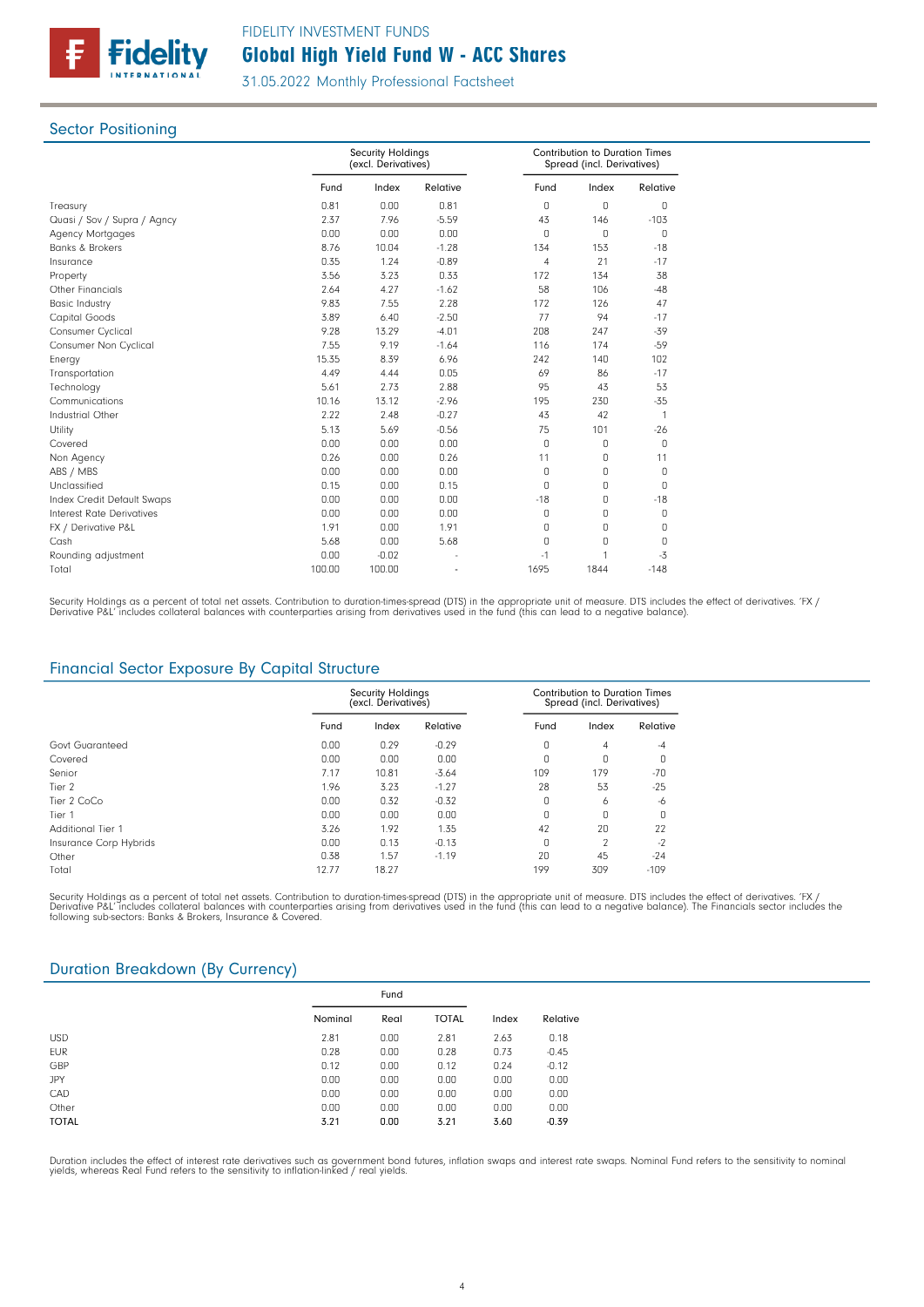

## Credit Rating

|                           |        | <b>Security Holdings</b><br>(excl. Derivatives) |          | <b>Contribution to Duration Times</b><br>Spread (incl. Derivatives) |          |          |
|---------------------------|--------|-------------------------------------------------|----------|---------------------------------------------------------------------|----------|----------|
|                           | Fund   | Index                                           | Relative | Fund                                                                | Index    | Relative |
| AAA/Aaa                   | 0.81   | 0.00                                            | 0.81     | 0                                                                   | $\Omega$ | O        |
| AA/Aa                     | 0.00   | 0.00                                            | 0.00     | $\Omega$                                                            | $\Omega$ | O        |
| A                         | 0.00   | 0.00                                            | 0.00     | O                                                                   | O        | $\Omega$ |
| BBB/Baa                   | 4.11   | 0.47                                            | 3.65     | 63                                                                  | 13       | 50       |
| BB/Ba                     | 40.26  | 56.84                                           | $-16.58$ | 665                                                                 | 888      | $-223$   |
| B.                        | 40.35  | 33.87                                           | 6.48     | 761                                                                 | 665      | 97       |
| CCC and Below             | 5.98   | 8.83                                            | $-2.85$  | 191                                                                 | 278      | $-87$    |
| Not Rated                 | 0.90   | 0.00                                            | 0.90     | 15                                                                  |          | 15       |
| Interest Rate Derivatives | 0.00   | 0.00                                            | 0.00     | 0                                                                   | O        | $\Omega$ |
| FX / Derivative P&L       | 1.91   | 0.00                                            | 1.91     | O                                                                   | O        | O        |
| Cash                      | 5.68   | 0.00                                            | 5.68     | $\Omega$                                                            | O        | O        |
| Rounding adjustment       | 0.00   | $-0.01$                                         |          |                                                                     | U        | n        |
| <b>TOTAL</b>              | 100.00 | 100.00                                          |          | 1695                                                                | 1844     | $-148$   |

Exposure as a percent of total net assets and contribution to duration-times-spread (DTS). 'FX / Derivative P&L' includes collateral balances with counterparties arising from derivatives<br>used in the fund (this can lead to

### Maturity Profile (Contribution to Duration)

|                     | Fund   | Index  | Relative |
|---------------------|--------|--------|----------|
| 0 to 1 years        | $-0.3$ | 0.0    | $-0.3$   |
| 1 to 3 years        | 0.2    | 0.4    | $-0.2$   |
| 3 to 5 years        | 0.8    | 1.0    | $-0.2$   |
| 5 to 10 years       | 2.1    | 1.7    | 0.4      |
| 10 to 15 years      | 0.2    | 0.1    | 0.1      |
| 15 to 20 years      | 0.1    | 0.0    | 0.0      |
| 20 to 25 years      | 0.0    | 0.1    | $-0.1$   |
| 25 to 30 years      | 0.1    | 0.3    | $-0.2$   |
| 30 to 40 years      | 0.0    | 0.0    | 0.0      |
| $40 + \gamma$ ears  | 0.0    | 0.1    | $-0.1$   |
| Rounding adjustment | 0.0    | $-0.1$ | 0.2      |
| <b>TOTAL</b>        | 3.2    | 3.6    | $-0.4$   |

Includes the effect of interest rate derivatives such as government bond futures, inflation swaps and interest rate swaps.

### Currency Exposure

|              | Before<br>Hedging | After<br>Hedging | Index  |
|--------------|-------------------|------------------|--------|
| <b>USD</b>   | 77.67             | 0.88             | 70.57  |
| GBP          | 12.24             | 98.32            | 7.42   |
| <b>EUR</b>   | 10.10             | $-0.19$          | 21.78  |
| CAD          | 0.00              | 0.00             | 0.23   |
| JPY          | $-0.01$           | 0.99             | 0.00   |
| Other        | 0.00              | 0.00             | 0.00   |
| <b>TOTAL</b> | 100.00            | 100.00           | 100.00 |

Exposure as a percent of total net assets.

This table shows the currency exposure and hedging of the fund's investments.

The "After Hedging" column shows the currency exposure relevant to the investor.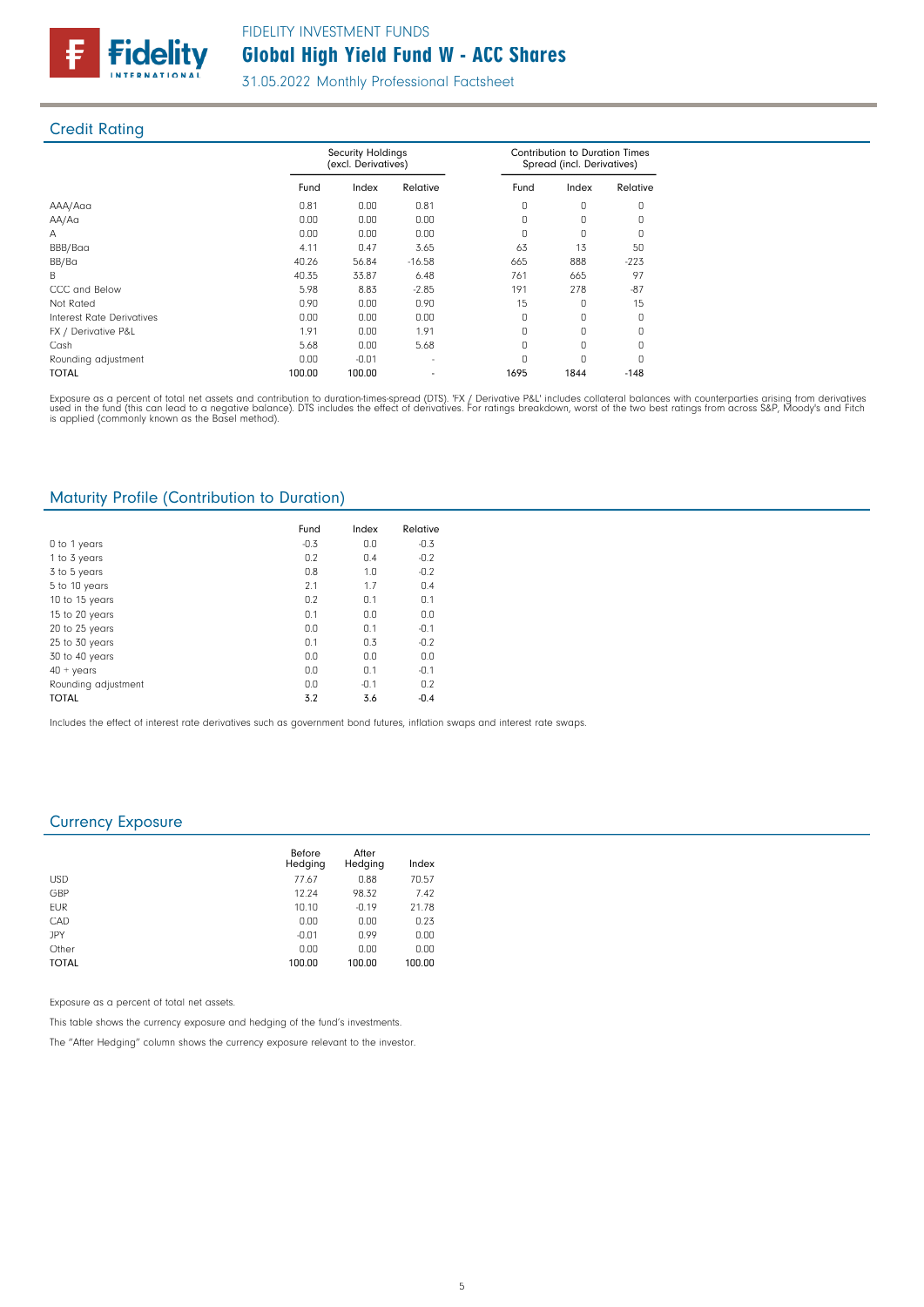

## Regional Exposure - Domicile Of Issuer

|                               | <b>Security Holdings</b><br>(excl. Derivatives) |         |          | Contribution to Duration<br>(incl. Derivatives) |       |          |                | <b>Contribution to Duration Times</b><br>Spread (incl. Derivatives) |          |  |
|-------------------------------|-------------------------------------------------|---------|----------|-------------------------------------------------|-------|----------|----------------|---------------------------------------------------------------------|----------|--|
|                               | Fund                                            | Index   | Relative | Fund                                            | Index | Relative | Fund           | Index                                                               | Relative |  |
| Multinational                 | 0.00                                            | 0.00    | 0.00     | 0.0                                             | 0.0   | 0.0      | 0              | 0                                                                   | 0        |  |
| United States (& Other Amer.) | 35.22                                           | 21.54   | 13.68    | 1.5                                             | 0.9   | 0.6      | 505            | 329                                                                 | 176      |  |
| Canada                        | 0.52                                            | 1.07    | $-0.55$  | 0.0                                             | 0.0   | 0.0      | 9              | 17                                                                  | -8       |  |
| United Kingdom (& Ire.)       | 6.94                                            | 13.38   | $-6.44$  | 0.2                                             | 0.5   | $-0.2$   | 108            | 256                                                                 | $-148$   |  |
| France                        | 2.15                                            | 3.25    | $-1.09$  | 0.1                                             | 0.1   | 0.0      | 32             | 56                                                                  | $-24$    |  |
| Germany (& Aust.)             | 2.75                                            | 3.06    | $-0.31$  | 0.1                                             | 0.1   | 0.0      | 34             | 53                                                                  | $-19$    |  |
| Benelux                       | 2.70                                            | 3.70    | $-0.99$  | 0.1                                             | 0.1   | $-0.1$   | 53             | 73                                                                  | $-20$    |  |
| Scandinavia                   | 0.31                                            | 1.21    | $-0.91$  | 0.0                                             | 0.0   | 0.0      | $\overline{2}$ | 24                                                                  | $-22$    |  |
| Mediterranean                 | 5.26                                            | 6.29    | $-1.03$  | 0.2                                             | 0.2   | $-0.1$   | 97             | 105                                                                 | -8       |  |
| Switzerland                   | 0.41                                            | 0.49    | $-0.07$  | 0.0                                             | 0.0   | 0.0      | 8              | 9                                                                   | $-1$     |  |
| Other Europe                  | 0.00                                            | 0.31    | $-0.31$  | 0.0                                             | 0.0   | 0.0      | $\Omega$       | $\overline{7}$                                                      | $-7$     |  |
| Japan                         | 0.00                                            | 0.60    | $-0.60$  | 0.0                                             | 0.0   | 0.0      | 0              | 14                                                                  | $-14$    |  |
| Australia & N.Z.              | 1.30                                            | 0.69    | 0.61     | 0.1                                             | 0.0   | 0.0      | 22             | 10                                                                  | 12       |  |
| Asia ex Japan ex Aus.         | 10.15                                           | 11.87   | $-1.72$  | 0.3                                             | 0.3   | 0.0      | 307            | 274                                                                 | 33       |  |
| C.I.S / Eastern Europe        | 2.08                                            | 6.05    | $-3.97$  | 0.1                                             | 0.2   | $-0.1$   | 64             | 130                                                                 | $-65$    |  |
| Latin America                 | 16.24                                           | 18.53   | $-2.29$  | 0.7                                             | 0.8   | $-0.1$   | 350            | 372                                                                 | $-22$    |  |
| Middle East / N Africa        | 2.47                                            | 4.45    | $-1.98$  | 0.1                                             | 0.2   | $-0.1$   | 42             | 59                                                                  | $-16$    |  |
| Sub-Saharan Africa            | 3.91                                            | 3.52    | 0.39     | 0.1                                             | 0.1   | 0.0      | 61             | 56                                                                  | 5        |  |
| Other                         | 0.00                                            | 0.00    | 0.00     | 0.0                                             | 0.0   | 0.0      | $\Omega$       | 0                                                                   | 0        |  |
| Unclassified                  | 0.00                                            | 0.00    | 0.00     | 0.0                                             | 0.0   | 0.0      | $\Omega$       | 0                                                                   | 0        |  |
| FX / Derivative P&L           | 1.91                                            | 0.00    | 1.91     | $-0.3$                                          | 0.0   | $-0.3$   | $\cap$         | 0                                                                   | 0        |  |
| Index Credit Default Swaps    | 0.00                                            | 0.00    | 0.00     | 0.0                                             | 0.0   | 0.0      | $\Omega$       | 0                                                                   | 0        |  |
| Cash                          | 5.68                                            | 0.00    | 5.68     | 0.0                                             | 0.0   | 0.0      | <sup>0</sup>   | 0                                                                   | 0        |  |
| Rounding adjustment           | 0.00                                            | $-0.01$ |          | $-0.1$                                          | 0.1   | 0.0      |                | $\Omega$                                                            | $\Omega$ |  |
| Total                         | 100.00                                          | 100.00  |          | 3.2                                             | 3.6   | $-0.4$   | 1695           | 1844                                                                | $-148$   |  |

Security Holdings as a percent of total net assets. Contribution to duration (CTD) and contribution to duration-times-spread (DTS) are in the appropriate units of measure. CTD and<br>DTS include the effect of derivatives. 'FX

## Top 10 Long Exposures By Issuer

|                                         | Fund | Index | Relative |
|-----------------------------------------|------|-------|----------|
| (ILOGIC) Acuris Fin Us/Acuris Fin       | 1.21 | 0.01  | 1.20     |
| (SOLEIN) OLYMPUS W 6.25% 10/01/29 144A  | 1.14 | 0.03  | 1.11     |
| (CMZB) Commerzbank Aq                   | 1.12 | 0.23  | 0.89     |
| (BANBRA) Banco Do Brasil (Cayman)       | 1.00 | 0.37  | 0.62     |
| (EROCN) ERO COPPER 6.5% 02/15/30 144A   | 0.98 | 0.06  | 0.92     |
| (GCMCN) GCM MINING 6.875% 08/09/26 RGS  | 0.97 | 0.04  | 0.93     |
| (FMCN) First Quantum Minerals L         | 0.90 | n 29  | 0.61     |
| (ILDFP) ILIAD HLDG 6.5% 10/15/26 144A   | 0.88 | 0.31  | 0.57     |
| (COOPBK) CO-OPERATI 6%/VAR 04/06/27 RGS | 0.88 | 0.13  | 0.75     |
| (VIVION) Vivion Investments             | 0.83 | 0.06  | 0.78     |

Top long exposures are those bond issuers that reflect the largest percentage of the fund's total net assets. The effect of credit derivatives is included where the reference entity is a<br>specific bond issuer. Government bo

| Top Overweights By Issuer              |      |       |          | Top Underweights By Issuer              |         |       |          |  |
|----------------------------------------|------|-------|----------|-----------------------------------------|---------|-------|----------|--|
|                                        | Fund | Index | Relative |                                         | Fund    | Index | Relative |  |
| (ILOGIC) Acuris Fin Us/Acuris Fin      | 1.21 | 0.01  | 1.20     | (HPLGR) CGSW SWAP CDS 06/20/27 HPLGR    | $-0.71$ | 0.01  | $-0.72$  |  |
| (SOLEIN) OLYMPUS W 6.25% 10/01/29 144A | 1.14 | 0.03  | 1.11     | (TTMTIN) Jaquar Land Rover Automo       | 0.00    | 0.48  | $-0.48$  |  |
| (GCMCN) GCM MINING 6.875% 08/09/26     | 0.97 | 0.04  | 0.93     | (F) FORD CR CDA CO 3.5% 11/30/23        | 0.00    | 0.43  | $-0.43$  |  |
| (EROCN) ERO COPPER 6.5% 02/15/30 144A  | 0.98 | 0.06  | 0.92     | (TELEFO) Telefonica Europe Bv           | 0.00    | 0.41  | $-0.41$  |  |
| (CMZB) Commerzbank Aq                  | 1.12 | 0.23  | 0.89     | (CEMEX) Cemex Sab De Cv                 | 0.00    | 0.38  | $-0.38$  |  |
| (VICI) Vici Properties / Note          | 0.82 | 0.00  | 0.82     | (EMBRBZ) Embraer Netherlands Fina       | 0.00    | 0.37  | $-0.37$  |  |
| (T) Us Treasury N/B                    | 0.81 | 0.00  | 0.81     | (PETRPE) PETROLEOS PERU 4.75% 6/32 144A | 0.00    | 0.37  | $-0.37$  |  |
| (VIVION) Vivion Investments            | 0.83 | 0.06  | 0.78     | (MRFGBZ) Nbm Us Holdings Inc            | 0.00    | 0.37  | $-0.37$  |  |
| (NFE) New Fortress Energy Inc          | 0.80 | 0.05  | 0.76     | (CSNABZ) Csn Resources Sa               | 0.00    | 0.37  | $-0.37$  |  |
| (CAJAMA) BANCO 5.25%/VAR 11/27/31 RGS  | 0.80 | 0.05  | 0.75     | (YPFDAR) Ypf Sociedad Anonima           | 0.00    | 0.37  | $-0.37$  |  |

Top overweights and underweights are those bond issuers that have the largest active positions relative to the index holding. The effect of credit derivatives is included where the<br>reference entity is a specific bond issue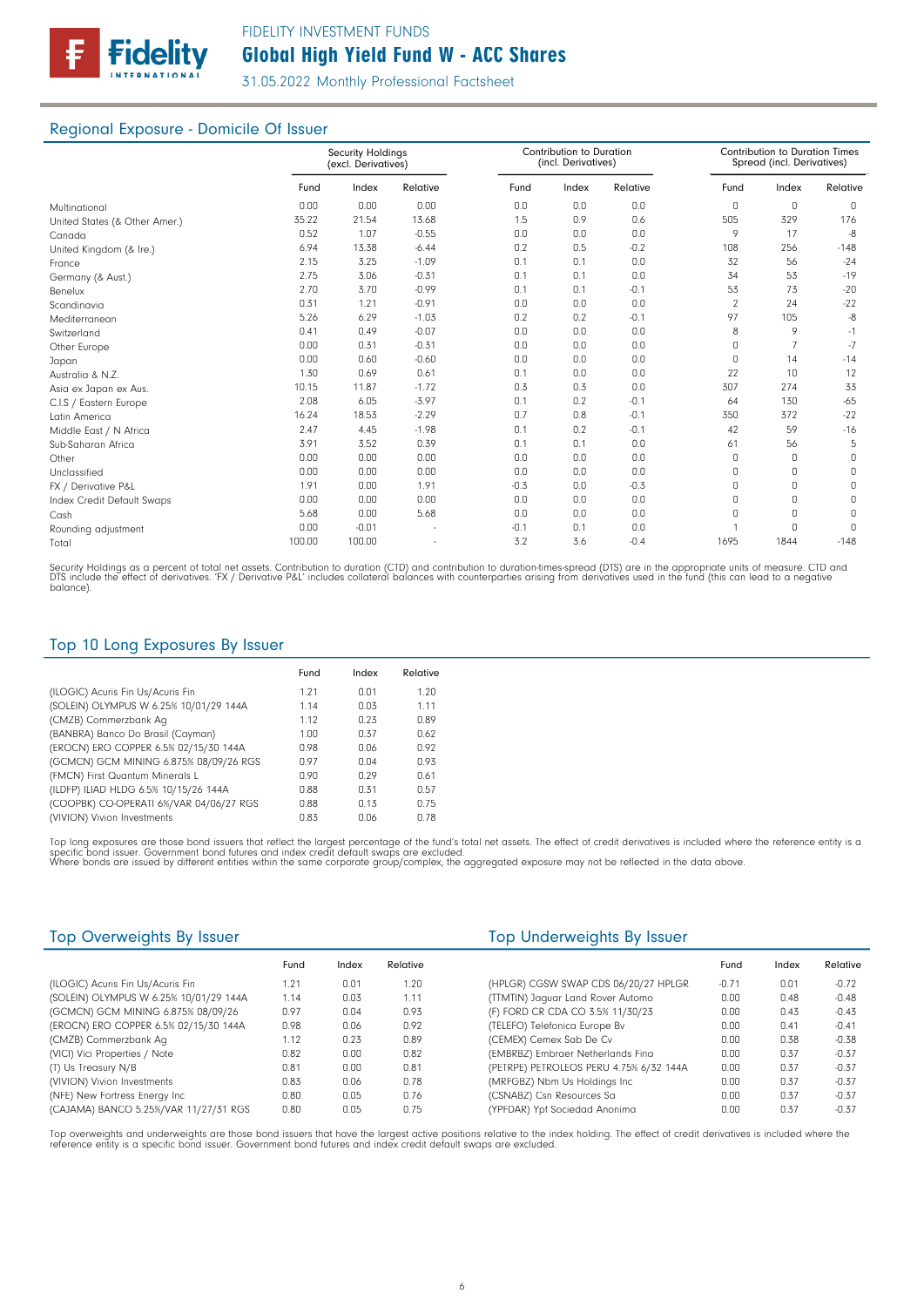

## ESG Metrics

The factsheet is a snapshot of the portfolio at the date indicated above. ESG ratings distribution may vary over time. Representation of this data is for informational purposes only. If<br>the SFDR classification is shown as website at www.fidelityinternational.com

## Sustainability Characteristics (31.05.2022)

|                                                       | Fund  | Index |
|-------------------------------------------------------|-------|-------|
| MSCI ESG Fund Rating (AAA-CCC)                        | A     | N/A   |
| Weighted Average Carbon Intensity (tCo2e/\$M Revenue) | 522.6 | 514.7 |
| Carbon Footprint (tCO2/\$M Invested)                  | 1957  | 185.9 |
| <b>SEDR</b> Classification                            | N/A   | N/A   |

MSCI Ratings Distribution % (31.05.2022)



\*N/A will be displayed if there is no ESG data available for the fund/index or if the coverage of<br>underlying securities is under 50%.<br>\*NR - Not rated

### Glossary

MSCI ESG Fund Rating: This shows the funds ESG rating based on the Quality Scores given to the fund by MSCI. This ranges from AAA, AA (Leader), A, BBB, BB (Average) to B, CCC

(Laggard).<br>Weighted Average Carbon Intensity: is calculated as the sum of each portfolio weight multiplied by the Co2e per \$M of Revenue of each holding. This metric provides a snapshot o'<br>the fund's exposure to carbon-int

**Carbon Footprint**: Provides a normalized snapshot of the funds contribution to carbon emissions.<br>**SFDR Classification:** Shows the classification given to each fund as part of the EU Sustainable Finance Disclosure Regulati and are products with ESG objectives. Article 8 funds focus on promoting ESG characteristics and this must be a primary focus of the product. Article 6 funds integrate sustainability<br>risks into investment analysis and deci Exchange Traded Funds.

### Disclaimer

ESG Rating Source: ©2022 MSCI ESG Research LLC. Reproduced by permission, no further distribution. MSCI ESG Research LLC and its affiliates (the "ESG Parties"), obtain information<br>from sources they consider reliable, none

reported. SFDR Classification is assigned by Fidelity in line with the EU Sustainable Financial Disclosure Regulation.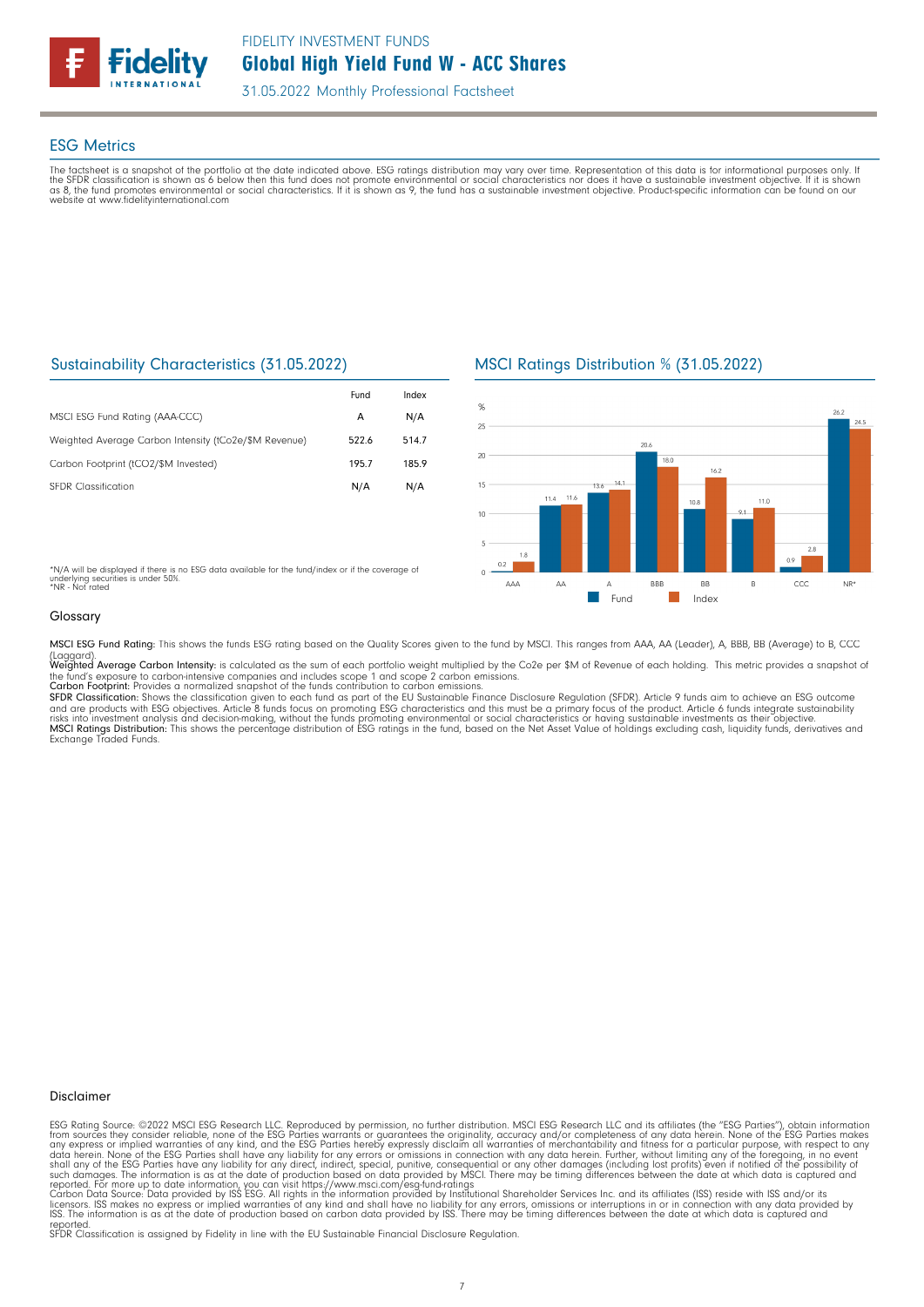FIDELITY INVESTMENT FUNDS

Global High Yield Fund W - ACC Shares

31.05.2022 Monthly Professional Factsheet

### **Glossary**

**Fidelity** 

### Volatility & Risk

**Annualised volatility:** a measure of how variable returns for a fund or comparative market index have been around their historical average (also known as "standard deviation").<br>Two funds may produce the same return over a independently of each other.

**Relative volatility:** a ratio calculated by comparing the annualised volatility of a fund to the annualised volatility of a comparative market index. A value greater than 1 indicates<br>the fund has been more volatile than t

**Sharpe ratio:** a measure of a fund's risk-adjusted performance, taking into account the return on a risk-free investment. The ratio allows an investor to assess whether the fund is<br>generating adequate returns for the leve

**Annualised alpha:** the difference between a fund's expected return (based on its beta) and the fund's actual return. A fund with a positive alpha has delivered more return than<br>would be expected given its beta.

**Beta:** a measure of a fund's sensitivity to market movements (as represented by a market index). The beta of the market is 1.00 by definition. A beta of 1.10 shows that the fund<br>could be expected to perform 10% better tha

**Annualised tracking error:** a measure showing how closely a fund follows the index to which it is being compared. It is the standard deviation of the fund's excess returns. The<br>higher the fund's tracking error, the higher

**Information ratio:** a measure of a fund's effectiveness in generating excess return for the level of risk taken. An information ratio of 0.5 shows the fund has delivered an<br>annualised excess return equivalent to half the error.

**R2:** a measure representing the degree to which a fund's return can be explained by the returns of a comparative market index. A value of 1 signifies the fund and index are<br>perfectly correlated. A measure of 0.5 means onl

**Ongoing charges**<br>The ongoing charges figure represents the charges taken from the fund over a year. It is calculated at the fund's financial year end and may vary from year to year. For classes of<br>funds with fixed ongoing

collective investment undertaking. For more information about charges (including details of the fund's financial year end), please consult the charges section in the most recent Prospectus.

### Independent Assessment

**Scope Fund Rating:** The rating measures how well a fund has balanced risk and reward relative to its peers. The rating is based solely on performance for funds with a five year<br>track record. Funds with a shorter history a

**Morningstar Star Rating for Funds:** The rating measures how well a fund has balanced risk and reward relative to its peers. Star ratings are strictly based on past performance<br>and Morningstar suggests investors use them t

**Primary share class**: is identified by Morningstar when the analysis calls for only one share class per fund to be in the peer group. It is the share class hormingstar recommends<br>as the best proxy for the portfolio for th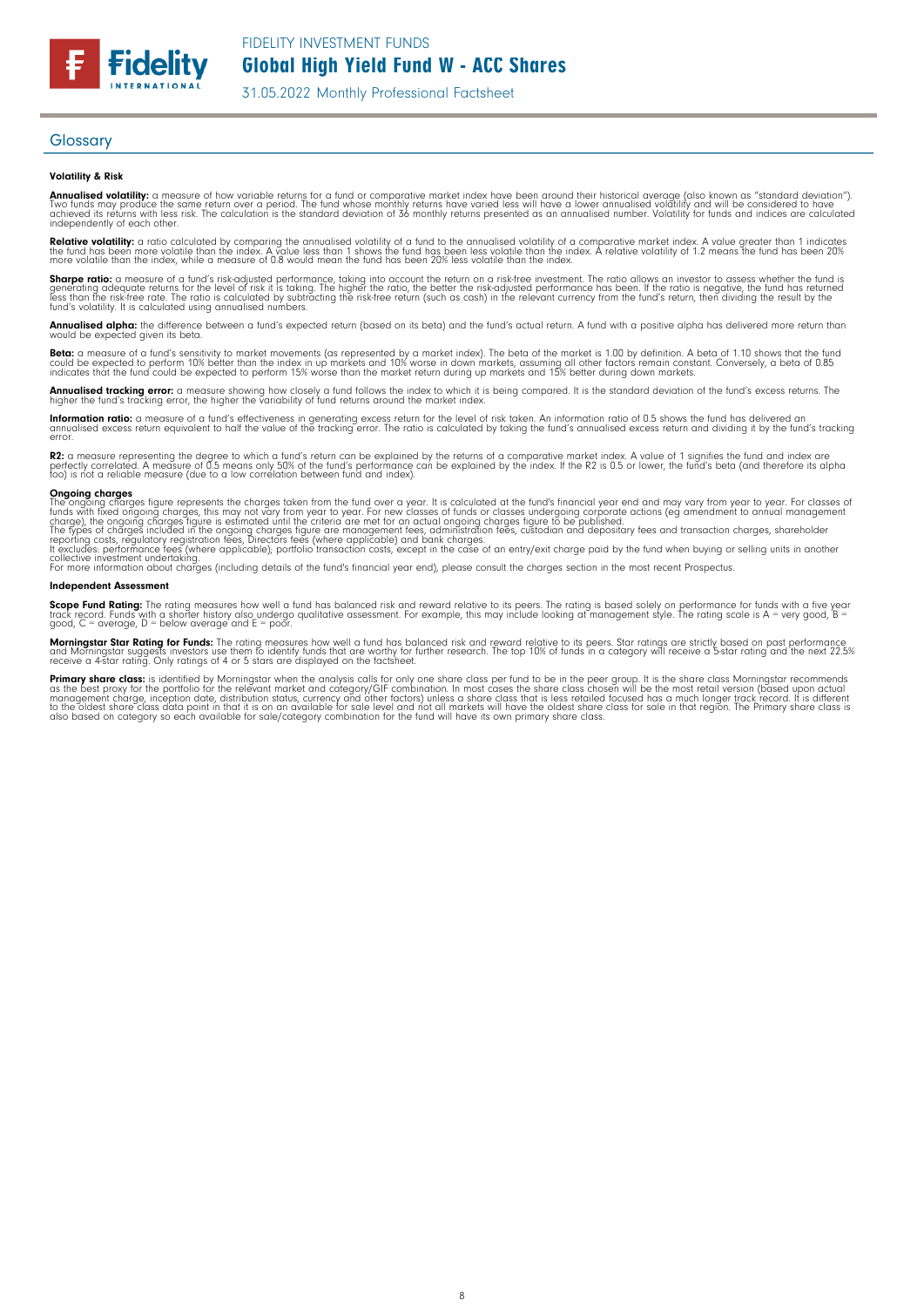FIDELITY INVESTMENT FUNDS

Global High Yield Fund W - ACC Shares

31.05.2022 Monthly Professional Factsheet

### Glossary

### Portfolio Characteristics

**Fidelity** 

**Distribution Yield (%)**<br>The Distribution Yield reflects the amounts that may be expected to be distributed over the next twelve months as a percentage of the mid-market unit price of the fund as at the<br>date shown and is b

**Effective Duration**<br>Duration is a measure of sensitivity of the fund value to changes in interest rates.<br>Effective duration is a duration calculation for bonds with embedded options (such as a call or a put option). It ta The effective duration of a fund is calculated by a market weighted sum of the effective duration of each individual instrument. The effect of derivatives such as bond futures and<br>interest rate swaps are included in the ca

**Running Yield (%)**<br>Describes the income investors get from their portfolio as a percentage of market value of the securities, incorporating the effect of derivatives. It should not be relied on as a<br>measure of expected fu

**Yield to Maturity (%)**<br>The Yield to Maturity (also known as the Redemption Yield) is the aggregate of all anticipated returns on each individual bond within the portfolio expressed as an annual rate<br>based on market value

**Average Maturity (Years)**<br>The market-weighted average maturity of bonds held in the portfolio. Perpetual bonds are assigned a maturity of 31 December 2049. Derivatives are excluded from the calculation.

**Average Coupon (%)**<br>The coupon is the interest rate stated on a bond when it is issued. Average Coupon is the weighted average coupon of bonds held in the portfolio. Derivatives are excluded from<br>the calculation.

**Spread Duration**<br>The sensitivity of the price of a bond to a change in its Option Adjusted Spread.

**Option Adjusted Spread (Basis Points)**<br>Option Adjusted Spread (OAS) measures the yield spread that is not directly attributable to the bond's characteristics. OAS is a measurement tool for evaluating price differences<br>bet

**Duration Times Spread (DTS)**<br>DTS is a measure of credit risk sensitivity that utilises credit spread and credit spread duration based on current market valuations. It is superior to spread duration as a standalone<br>measure

### Number of Holdings

The number of bonds and derivatives held in the fund. Where the fund invests in another fund, it is counted as one holding. FX (foreign exchange) forwards are excluded. These<br>are forward contracts that allow currency to be

**Number of Names**<br>The total number of individual issuers whose bonds are held in the fund. Since the fund will often hold more than one bond from an issuer, this figure is generally lower than the<br>number of holdings.

**Average Credit Rating**<br>This is the weighted average of all the bond credit ratings in the fund, expressed using the industry standard letter system (ie AAA, BBB). It takes into account all investments in the<br>fund, includi

**Primary share class:** is identified by Morningstar when the analysis calls for only one share class per fund to be in the peer group. It is the share class Morningstar recommends as the share class is identified by Mornin also based on category so each available for sale/category combination for the fund will have its own primary share class.

**Portfolio Turnover Rate (PTR) and Portfolio Turnover Cost (PTC), where shown:** SRDII does not define a methodology for these values; ours is as follows: **PTR** = (purchases of<br>securities + sales of securities) minus (subsc